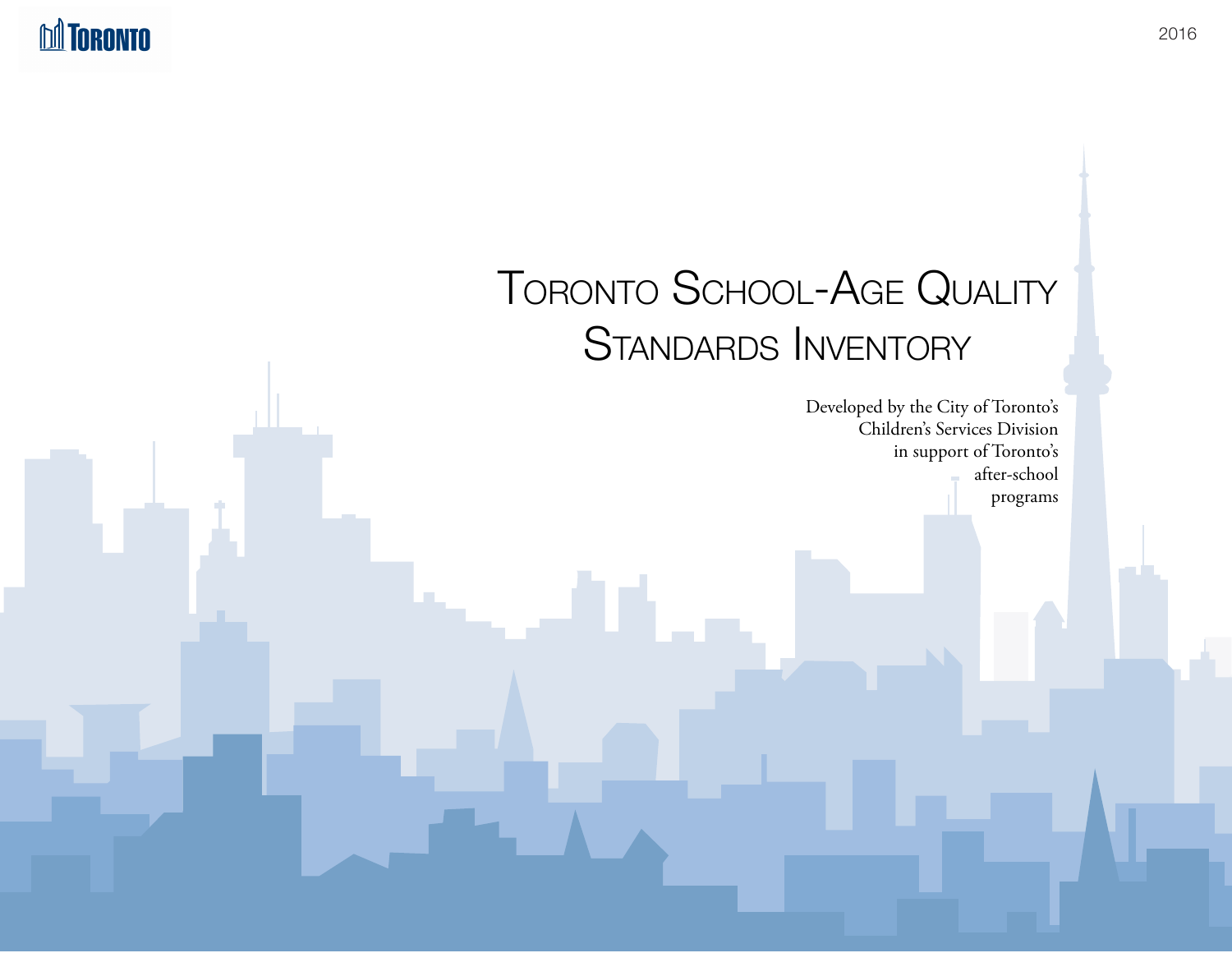# Table of Contents

| <b>FRONT MATERIAL</b>                                           |            |
|-----------------------------------------------------------------|------------|
| <b>Table of Contents</b>                                        | 2          |
| Toronto School-Age Quality Standards Inventory De-<br>scription | 3          |
| <b>QUALITY STANDARDS INVENTORY</b>                              |            |
| Leadership and Staffing Practices                               | $\dots$ 4  |
| Quality Interactions and Relationships                          | 7          |
| Provides a Positive Atmosphere                                  | 8          |
| Safe and Healthy                                                | 9          |
| <b>Fosters Well-Being and Positive Self-Beliefs</b>             | $\dots 11$ |
| <b>Quality Programming</b>                                      | 13         |
| Intentional Pedagogical Approaches                              | 14         |
| <b>Culturally Responsive and Inclusive</b>                      | 15         |
| <b>Integrated Community Partnerships</b>                        | $\dots$ 16 |
| <b>Evaluates Effectiveness</b>                                  | $\dots$ 17 |
| <b>Inventory Review Log</b>                                     | $\dots$ 18 |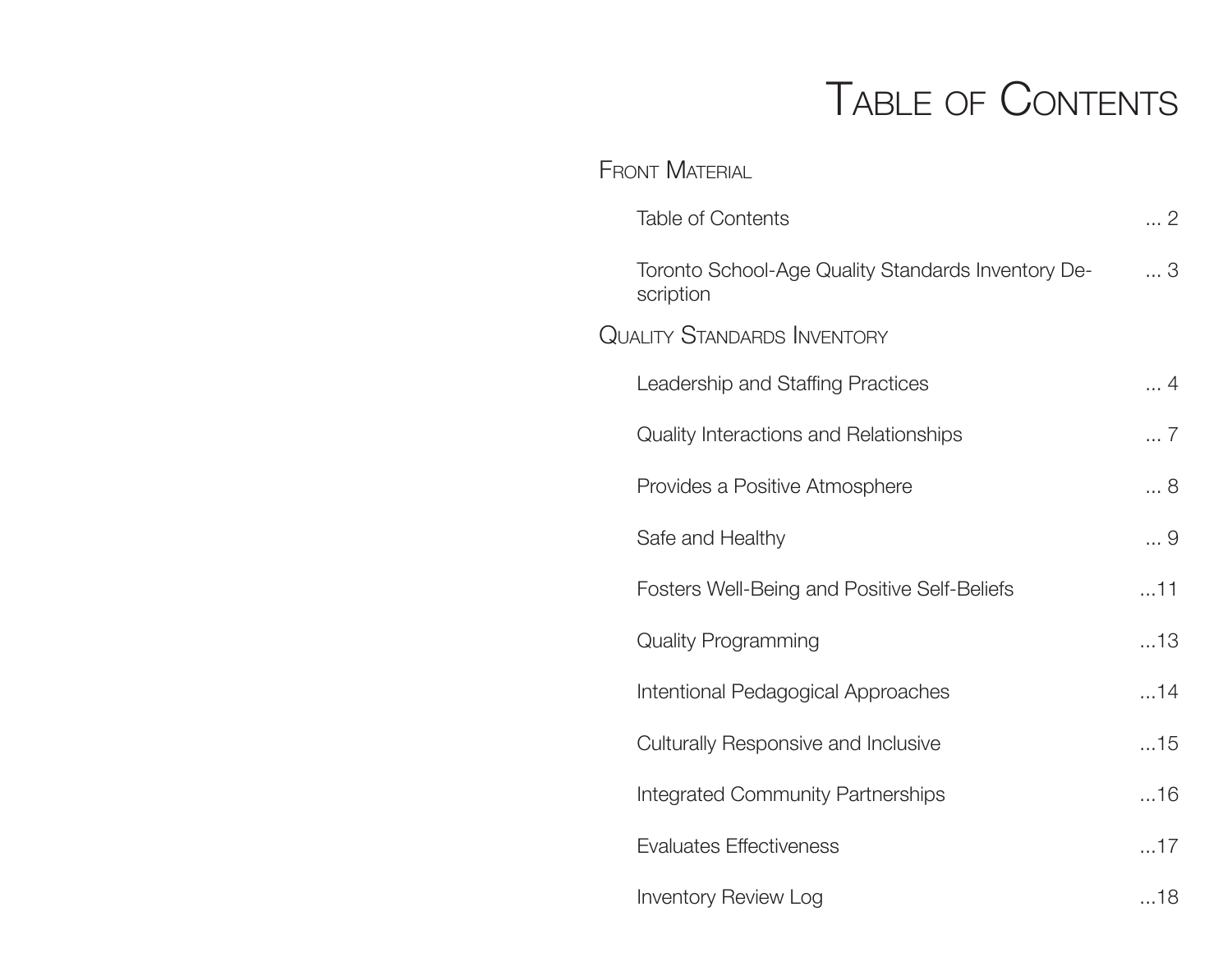### **Toronto's School-Age Quality Standards Inventory**

The School-Age Quality Standards Inventory is an evidence-based and expert-reviewed resource. Items in this inventory were drawn from a range of research evidence generated regionally, nationally, and internationally. The Inventory items were reviewed and approved by various experts on after-school programming in Toronto balancing research and practice.

The Inventory is organized into 10 categories reflecting Toronto's 10 after-school program quality standards. Each category contains several items indicative of high quality in after-school programs. These are the characteristics that are present in high quality programs.

The 10 Quality Standards are:

- ‧ Sound Leadership & Staffing Practices
- ‧ Quality Interactions & Relationships
- ‧ Provides a Positive Atmosphere
- ‧ Safe & Healthy
- ‧ Fosters Well-Being & Healthy Self-Beliefs
- ‧ Quality Programming
- ‧ Intentional Pedagogical Approaches
- ‧ Culturally Responsive & Inclusive
- ‧ Integrated Community Partnerships
- ‧ Evaluates Effectiveness

This inventory is meant to be a self-evaluation resource that informs a program's goals for continuous improvement. It is a resource to support capacity building by empowering and supporting after-school program professionals. This inventory is not meant to be used as a high-stakes accountability assessment.

#### **Why use the resource?**

This Inventory is designed to help support programs' quality improvement efforts by providing specific look-fors indicative of high quality after-school programming. Specifically, the Inventory enables programs to:

- $\checkmark$  Support general program quality;
- $\checkmark$  Identify areas of strength and need;
- $\checkmark$  Develop action plans;
- $\checkmark$  Track ongoing progress;
- $\checkmark$  Reflect on improvements made

The purpose of this inventory is to support action planning and ongoing self-evaluation, with the overarching aim of supporting broad improvement of quality in programs both generally and in specific areas of after-school programming.

#### **Who fills it out and When?**

Program leaders/managers complete the Inventory and can involve colleagues and other stakeholders if they so choose. The School-Age Quality Standards Inventory is meant to be a living document that stimulates dialogue and serves as the foundation of a program's action plan. We recommend completing it at least annually, and revisiting action plans continuously. Some leaders may benefit from completing the document more frequently (e.g., every 3, 6, or 9 months).

#### **Getting Started:**

- a. Read each item and mark the "Yes" box (i.e., table cell) if your program is "fully demonstrating" the practice described;
- b. If not "fully demonstrating" that practice, proceed to determine the next actionable step to advance your program towards "full demonstration";
- c. Next, provide an estimated date by when you can realistically accomplish that next action in the box on the right of the table.

Some items may not be feasible due to your program's current structure. In such a case write "n/a" in the "yes" box. Only select this option if the practice is truly not feasible given the structure of your program.

#### **Next Steps**

Review the actions you've identified in specific categories and consider them in terms of how they relate to the 10 quality standards in general. Identify your top-priority actions as the initial ones to implement in supporting your program's broader action planning.

To support programs' implementation of the Inventory and 10 Quality Standards, an accompanying Support Guide has also been developed. This Support Guide provides programs with strategies proven effective in implementing the Inventory. Together, the Inventory and Support Guide provide Toronto's after-school programs with practical, evidence-based resources to support the delivery of high quality programs for all children in after-school programs.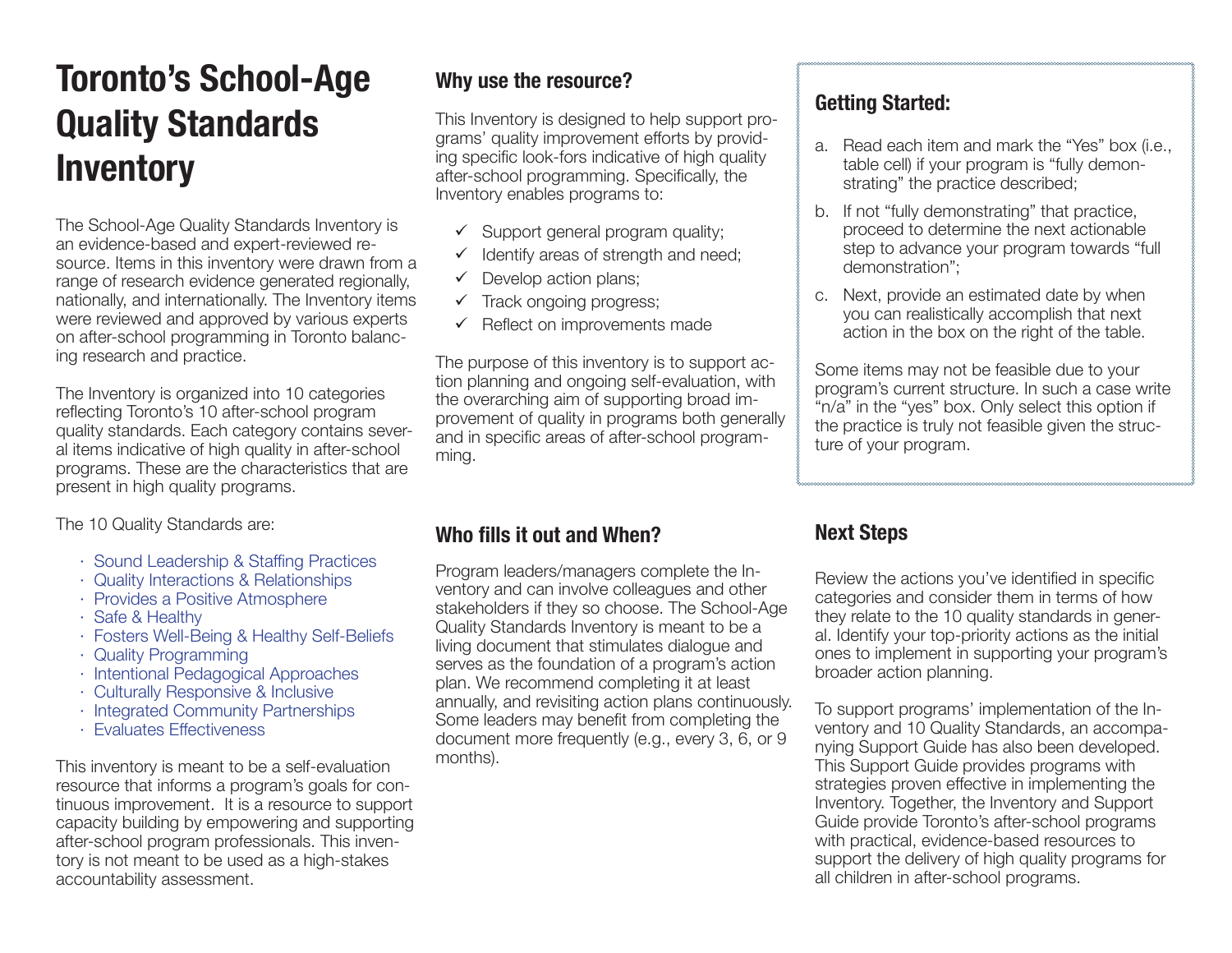#### **Leadership and Staffing Practices**

This category includes items related to setting program goals, assembling a staffing complement, retaining staff, and building a professional learning framework.

### LEADERSHIP & STAFFING

|     | <b>QUALITY STANDARD</b>                                                                                       | Yes | <b>NEXT ACTION</b> | DATE BY |
|-----|---------------------------------------------------------------------------------------------------------------|-----|--------------------|---------|
|     | 1 PHILOSOPHY AND GOALS                                                                                        |     |                    |         |
|     | Our program                                                                                                   |     |                    |         |
| 1.1 | Has a program statement for our school-age out-of-<br>school-time program                                     |     |                    |         |
| 1.2 | Has a set of program goals with defined indicators of<br>what each goal's success looks like                  |     |                    |         |
| 1.3 | Staff are able to articulate the program statement and<br>goals                                               |     |                    |         |
| 1.4 | Has a sound financial plan to support sustainability                                                          |     |                    |         |
| 1.5 | Leadership actively pursues resources to enhance the<br>program (e.g., partnerships, sponsorships, donations) |     |                    |         |
| 1.6 | Leadership monitors community demographics to<br>inform outreach strategies                                   |     |                    |         |
| 1.7 | Leadership monitors current requirements regarding<br>school-age out-of-school-time programs                  |     |                    |         |
| 1.8 | Actively involves children and staff in program design                                                        |     |                    |         |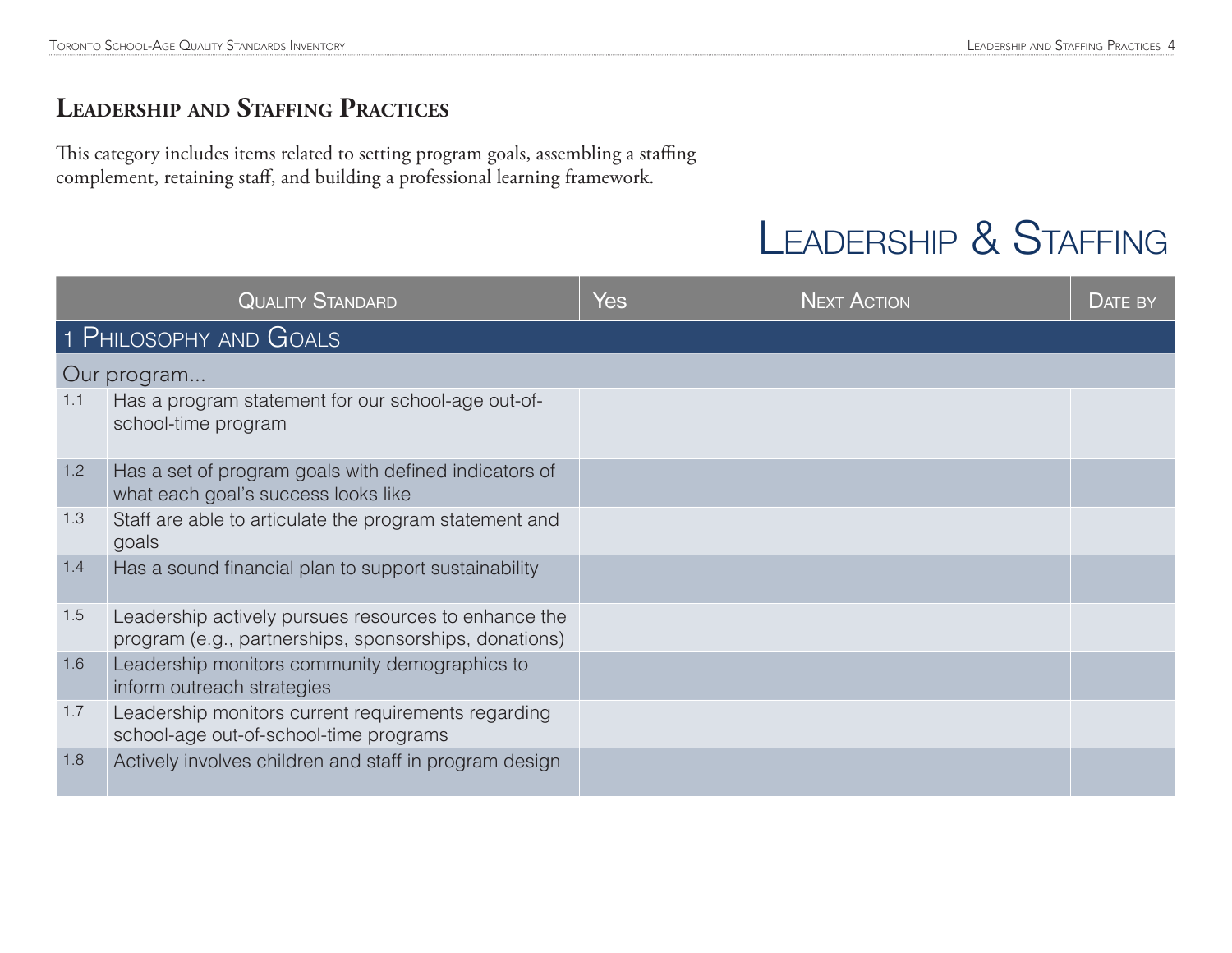## Leadership & Staffing

|      | <b>QUALITY STANDARD</b>                                                                                                                                    | <b>Yes</b> | <b>NEXT ACTION</b> | DATE BY |
|------|------------------------------------------------------------------------------------------------------------------------------------------------------------|------------|--------------------|---------|
| 1.9  | Has an electronic media policy (e.g., cell phone and<br>electronics use, image capture)                                                                    |            |                    |         |
| 1.10 | Maintains a positive, supportive and respectful work<br>environment                                                                                        |            |                    |         |
|      | 2 STAFFING COMPLEMENT                                                                                                                                      |            |                    |         |
|      | Our program                                                                                                                                                |            |                    |         |
| 2.1  | Recruits skilled and (at least one) qualified staff who<br>are well-suited to particular roles                                                             |            |                    |         |
| 2.2  | Prioritizes hiring of caring and committed staff                                                                                                           |            |                    |         |
| 2.3  | Staff reflect the diversity of the communities served<br>(i.e., in terms of gender, identity, race, culture, sexual<br>orientation, language, and ability) |            |                    |         |
| 2.4  | Maintains a low child-to-staff ratio                                                                                                                       |            |                    |         |
| 2.5  | Requires staff certification and training in First Aid and<br><b>CPR</b>                                                                                   |            |                    |         |
| 2.6  | Requires police reference checks (i.e., vulnerable sec-<br>tor screenings) for staff and volunteers                                                        |            |                    |         |
|      | 3 STAFF RETENTION                                                                                                                                          |            |                    |         |
|      | Our program                                                                                                                                                |            |                    |         |
| 3.1  | Provides adequate compensation to staff commensu-<br>rate with the sector's norms                                                                          |            |                    |         |
| 3.2  | Provides growth opportunities for staff within the orga-<br>nization                                                                                       |            |                    |         |
| 3.3  | Designates time for staff to engage as a team (e.g.,<br>discussion meetings, program planning sessions)                                                    |            |                    |         |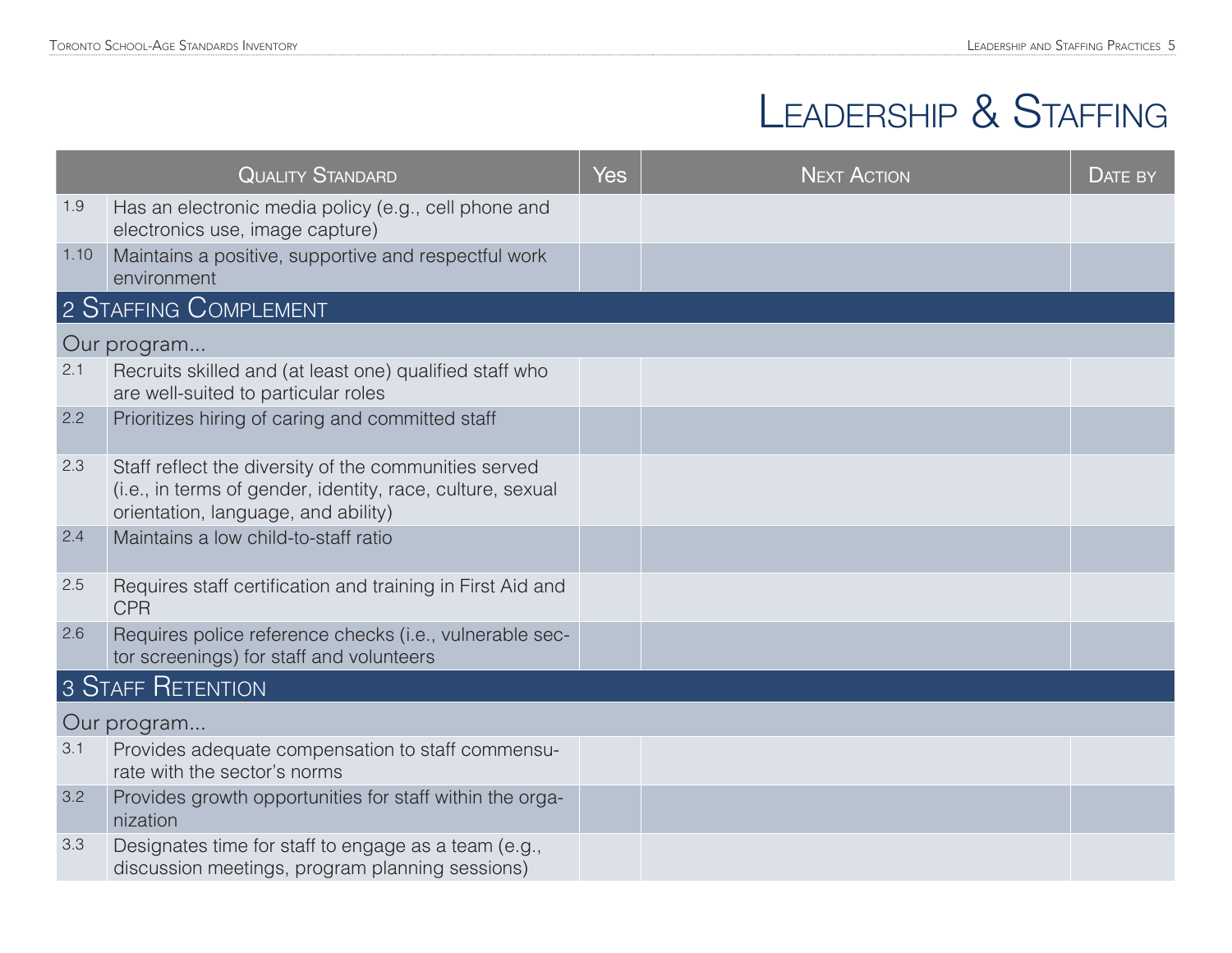## LEADERSHIP & STAFFING

|     | <b>QUALITY STANDARD</b>                                                                                                      | Yes <sup>1</sup> | <b>NEXT ACTION</b> | DATE BY |
|-----|------------------------------------------------------------------------------------------------------------------------------|------------------|--------------------|---------|
| 3.4 | Strategizes positive experiences surrounding the<br>transitioning of staff (e.g., career changes, new hires,<br>retirements) |                  |                    |         |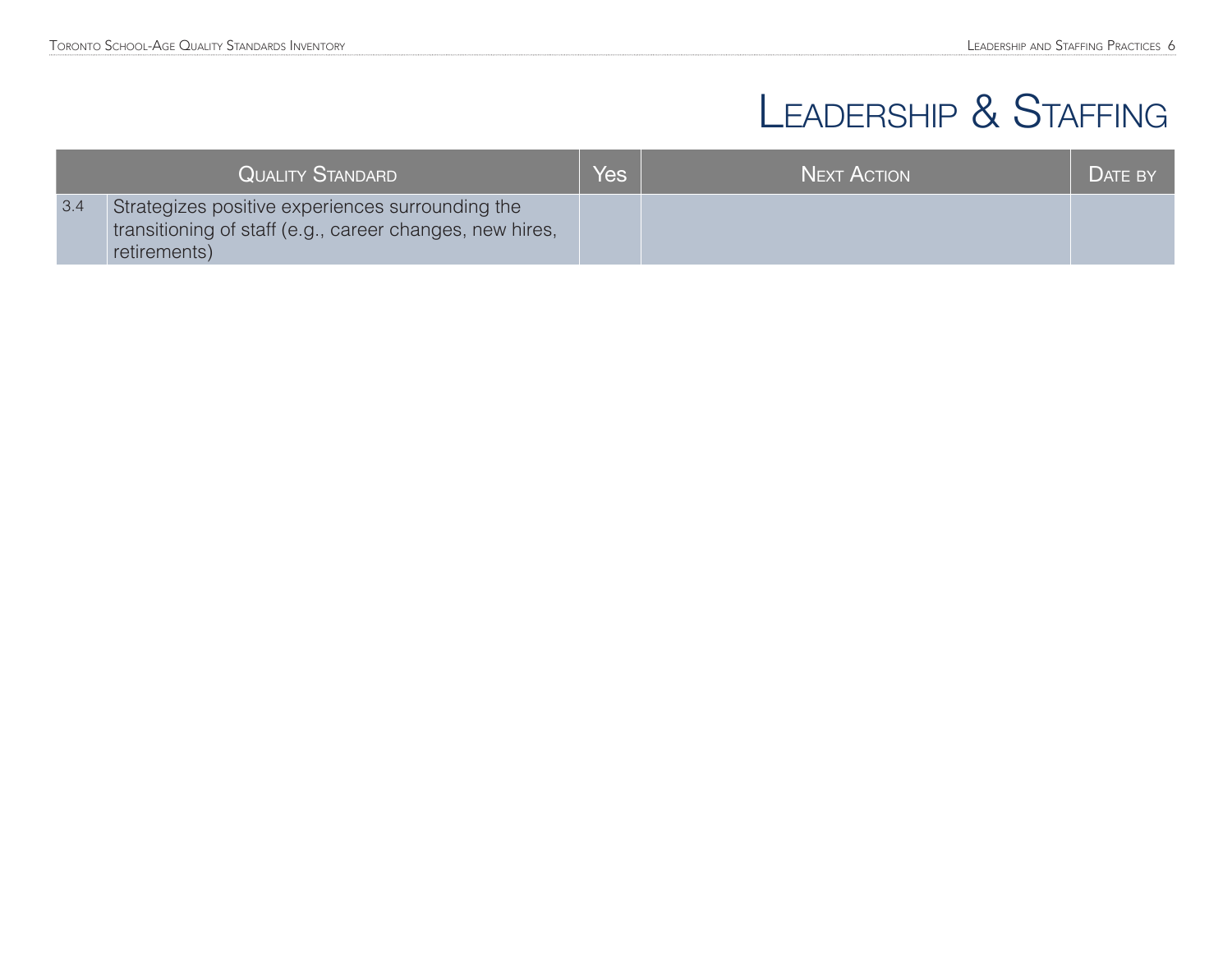#### **Quality Interactions & Relationships**

Items in this category address the ways in which programs foster positive adult-tochild and child-to-child interactions and relationships.

### Interactions & Relationships

|     | <b>QUALITY STANDARD</b>                                                                                                                                            | <b>Yes</b> | <b>NEXT ACTION</b> | $DATE$ BY |
|-----|--------------------------------------------------------------------------------------------------------------------------------------------------------------------|------------|--------------------|-----------|
|     | Our program                                                                                                                                                        |            |                    |           |
| 1.1 | Staff actively engage with children                                                                                                                                |            |                    |           |
| 1.2 | Staff establish caring and trusting relationships with<br>children                                                                                                 |            |                    |           |
| 1.3 | Staff regard and interact with children as capable and<br>competent learners                                                                                       |            |                    |           |
| 1.4 | Staff maintain a positive tone with children, staff, and<br>parents                                                                                                |            |                    |           |
| 1.5 | Staff actively listen to children and respond support-<br>ively                                                                                                    |            |                    |           |
| 1.6 | Provides opportunities for one-to-one engagement and<br>guidance with children                                                                                     |            |                    |           |
| 1.7 | Staff model pro-social behaviours and conflict resolu-<br>tion skills                                                                                              |            |                    |           |
| 1.8 | Provides developmentally appropriate interpersonal<br>skill development opportunities for children (e.g., ac-<br>tive listening, conflict resolution, cooperation) |            |                    |           |
| 1.9 | Provides opportunities for children to be peer supports<br>and mentors                                                                                             |            |                    |           |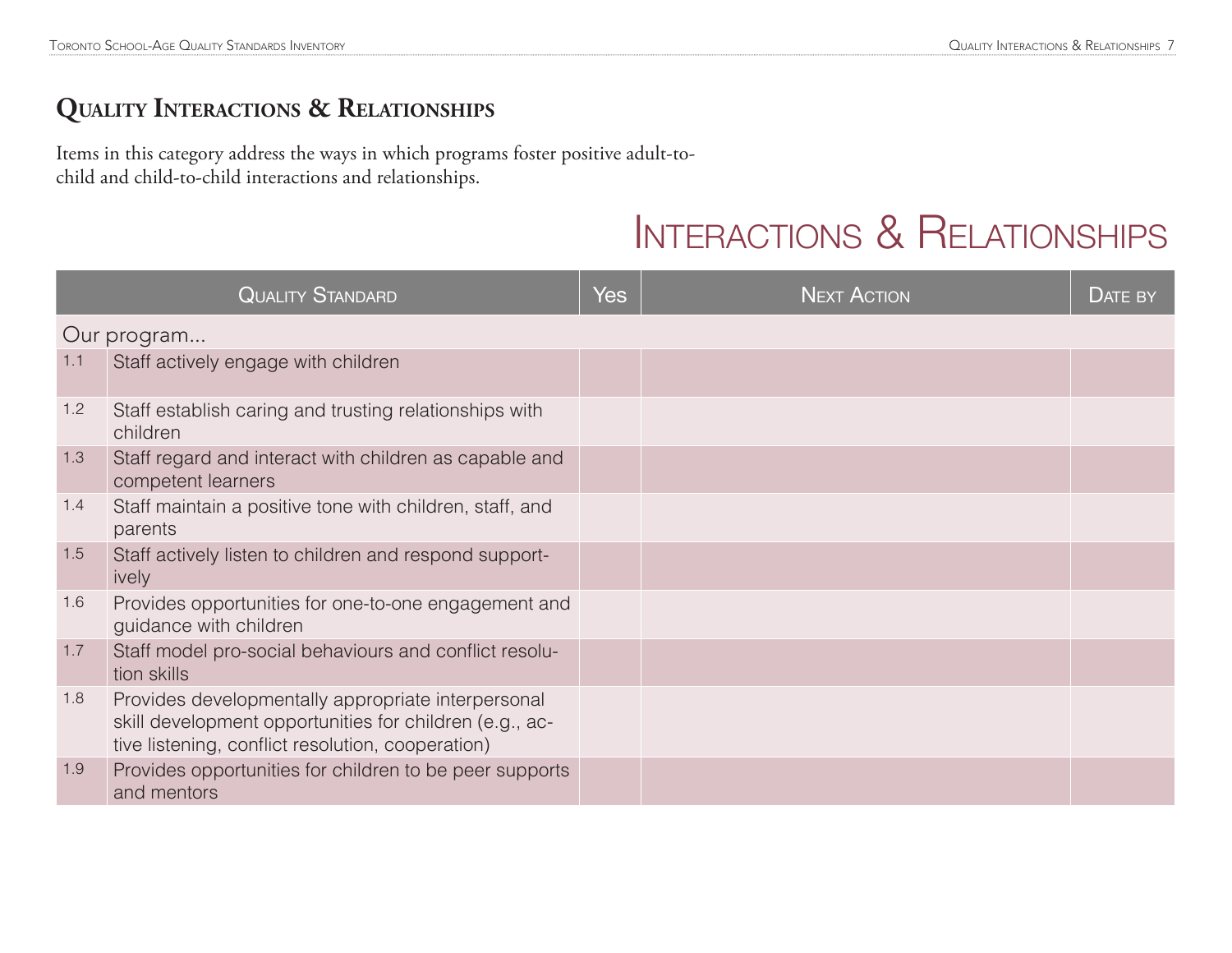#### **Provides <sup>a</sup> Positive Atmosphere**

This category encompasses "look-fors" related to creating a vibrant and intentionally designed program space and fostering children's sense of belonging.



|     | <b>QUALITY STANDARD</b>                                                                                                                      | <b>Yes</b> | <b>NEXT ACTION</b> | DATE BY |
|-----|----------------------------------------------------------------------------------------------------------------------------------------------|------------|--------------------|---------|
|     | 1 PROGRAM SPACE                                                                                                                              |            |                    |         |
|     | Our program                                                                                                                                  |            |                    |         |
| 1.1 | Has access to adequate indoor space intentionally set-<br>up to engage children with varying abilities in a range<br>of learning experiences |            |                    |         |
| 1.2 | Makes available inclusive, non-biased materials repre-<br>senting a range of abilities, cultures, and communities                            |            |                    |         |
| 1.3 | Provides dedicated quiet spaces for children to use as<br>needed                                                                             |            |                    |         |
| 1.4 | Accesses appropriate, intentionally planned outdoor<br>space with natural elements (e.g., green space, wood-<br>chips, shrubbery)            |            |                    |         |
| 1.5 | Incorporates natural elements in the indoor environ-<br>ment                                                                                 |            |                    |         |
|     | 2 BELONGING                                                                                                                                  |            |                    |         |
|     | Our program                                                                                                                                  |            |                    |         |
| 2.1 | Prioritizes "fun"                                                                                                                            |            |                    |         |
| 2.2 | Ensures children feel welcome, valued, included, and<br>safe                                                                                 |            |                    |         |
| 2.3 | Encourages regular attendance (e.g., 3-5 days/wk) so<br>children access the benefits of the program                                          |            |                    |         |
| 2.4 | Incorporates predictable routines so children know<br>what to expect and when                                                                |            |                    |         |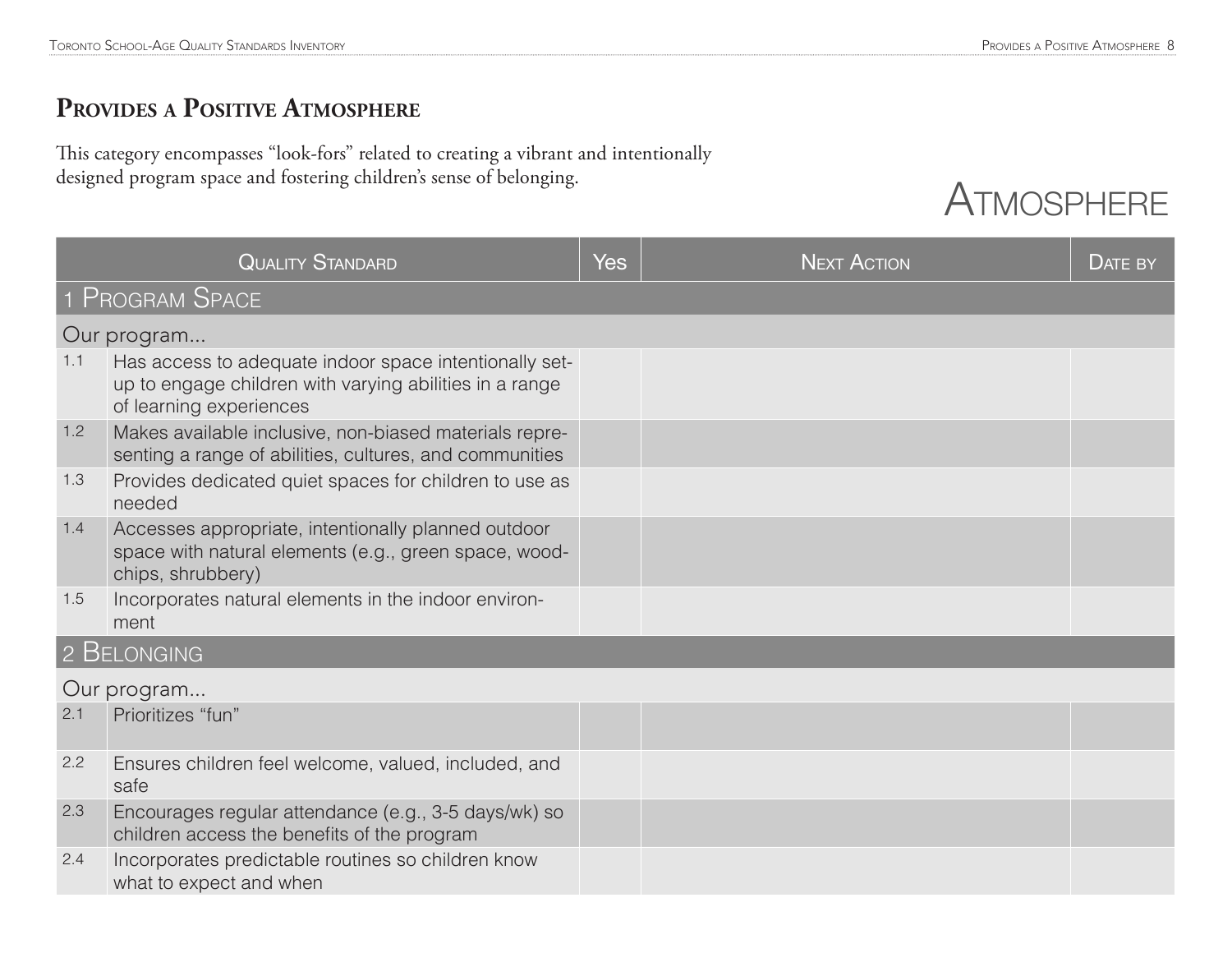#### **Safe and Healthy**

This category addresses security and supervision, safety, and health promotion "lookfors" in high quality after-school programs.

### SAFE & HEALTHY

|     | <b>QUALITY STANDARD</b>                                                                                                          | <b>Yes</b> | <b>NEXT ACTION</b> | DATE BY |
|-----|----------------------------------------------------------------------------------------------------------------------------------|------------|--------------------|---------|
|     | 1 SECURITY & SUPERVISION                                                                                                         |            |                    |         |
|     | Our program                                                                                                                      |            |                    |         |
| 1.1 | Monitors the safe arrival of children to the program<br>(e.g., from school)                                                      |            |                    |         |
| 1.2 | Has convenient and secure drop-off and pick-up<br>times, locations, and protocols                                                |            |                    |         |
| 1.3 | Assures children are only released to authorized peo-<br>ple                                                                     |            |                    |         |
| 1.4 | Responds when a child is absent                                                                                                  |            |                    |         |
| 1.5 | Ensures children are supervised by staff at all times                                                                            |            |                    |         |
| 1.6 | Monitors the safe transitioning of children during the<br>program (e.g., between learning experiences, bath-<br>room monitoring) |            |                    |         |
|     | 2 SAFETY                                                                                                                         |            |                    |         |
|     | Our program                                                                                                                      |            |                    |         |
| 2.1 | Inspects and maintains equipment frequently to ensure<br>it complies with compulsory safety standards                            |            |                    |         |
| 2.2 | Staff performs safety checks prior to each use of pro-<br>gram space                                                             |            |                    |         |
|     | 3 HEALTH PROMOTION                                                                                                               |            |                    |         |
|     | Our program                                                                                                                      |            |                    |         |
| 3.1 | Monitors the physical health and well-being of children                                                                          |            |                    |         |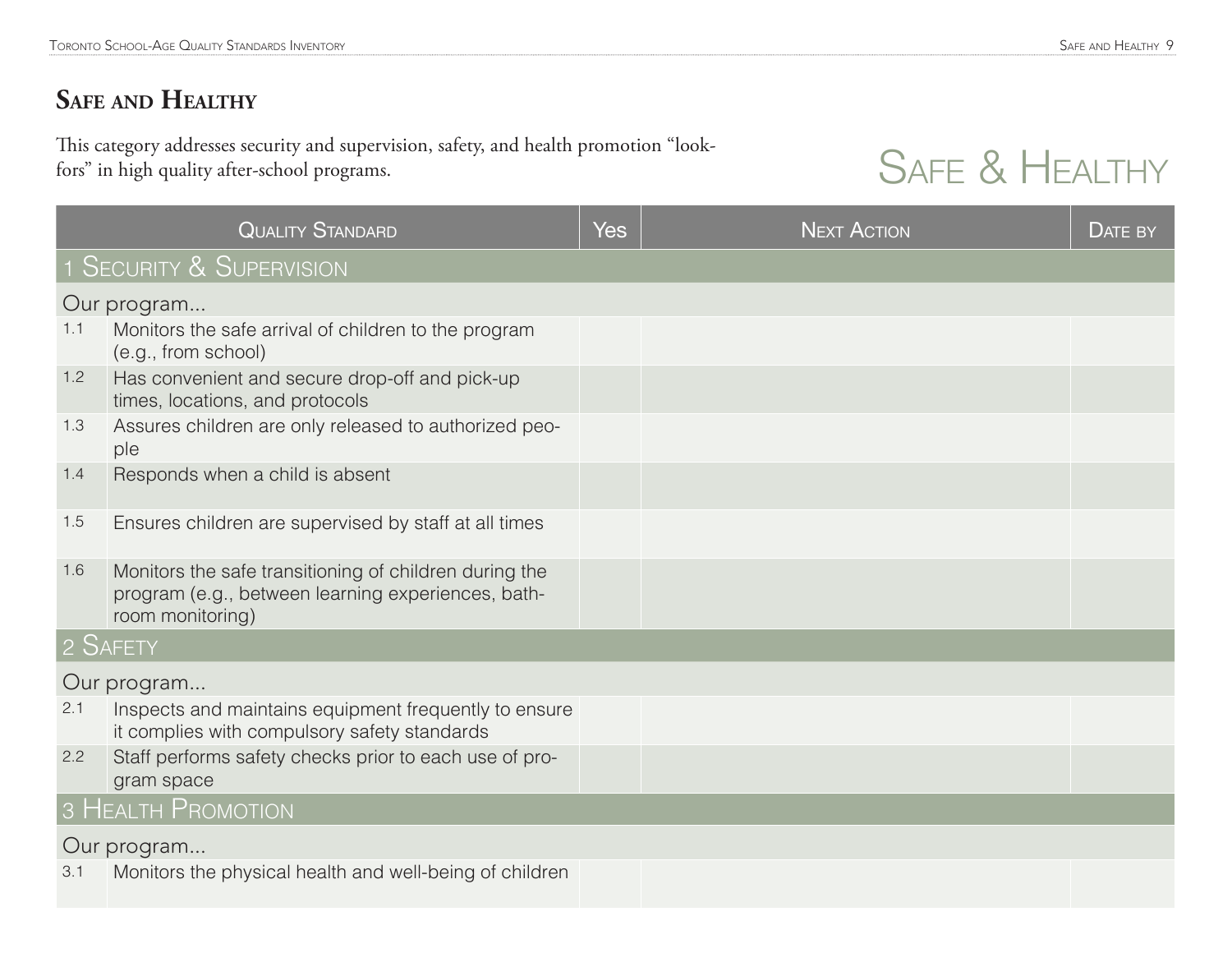# SAFE & HEALTHY

|     | <b>QUALITY STANDARD</b>                                                                                                          | Yes | <b>NEXT ACTION</b> | DATE BY |
|-----|----------------------------------------------------------------------------------------------------------------------------------|-----|--------------------|---------|
| 3.2 | Conducts scheduled processes to ensure cleanliness<br>of the program environment following Toronto Public<br>Health requirements |     |                    |         |
| 3.3 | Has allergy aware rules and practices in-place                                                                                   |     |                    |         |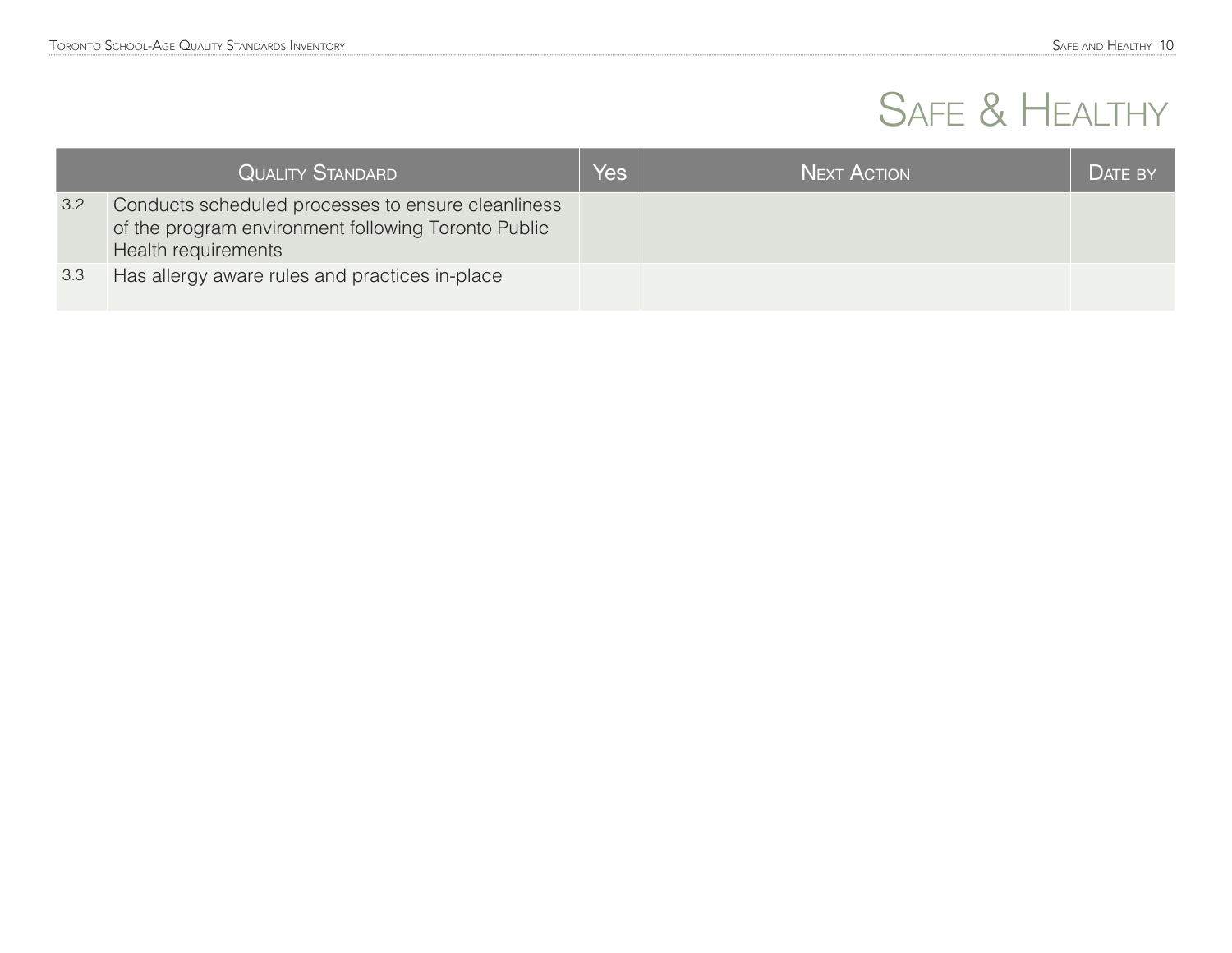#### **Fosters Well-Being & Healthy Self-Beliefs**

Included in this category are items related to nurturing children's identity and positive self-image, providing nourishment and nutrition education, and providing physical activity opportunities.

### WELL-BEING & SELF BELIEFS

|     | <b>QUALITY STANDARD</b>                                                                                                                                         | <b>Yes</b> | <b>NEXT ACTION</b> | DATE BY |
|-----|-----------------------------------------------------------------------------------------------------------------------------------------------------------------|------------|--------------------|---------|
|     | 1 IDENTITY & POSITIVE SELF-IMAGE                                                                                                                                |            |                    |         |
|     | Our program                                                                                                                                                     |            |                    |         |
| 1.1 | Considers each child's holistic development (incl.<br>physical, social, and emotional aspects)                                                                  |            |                    |         |
| 1.2 | Nurtures positive self-concept (e.g., identity, self-es-<br>teem, body image)                                                                                   |            |                    |         |
| 1.3 | Provides leadership opportunities and encourages<br>children's autonomy                                                                                         |            |                    |         |
| 1.4 | Acknowledges and/or celebrates life events and<br>achievements                                                                                                  |            |                    |         |
|     | 2 NUTRITION                                                                                                                                                     |            |                    |         |
|     | Our program                                                                                                                                                     |            |                    |         |
| 2.1 | Responds to individual dietary restrictions and pro-<br>vides alternative options                                                                               |            |                    |         |
| 2.2 | Provides healthy and nourishing snacks at set and<br>open snack times including a variety of vegetables<br>and fruit                                            |            |                    |         |
| 2.3 | Encourages and makes available the drinking of water                                                                                                            |            |                    |         |
| 2.4 | Prohibits the serving of carbonated drinks, sports<br>drinks, energy drinks, caffeinated beverages, and<br>juice drinks that are not 100% fruit/vegetable juice |            |                    |         |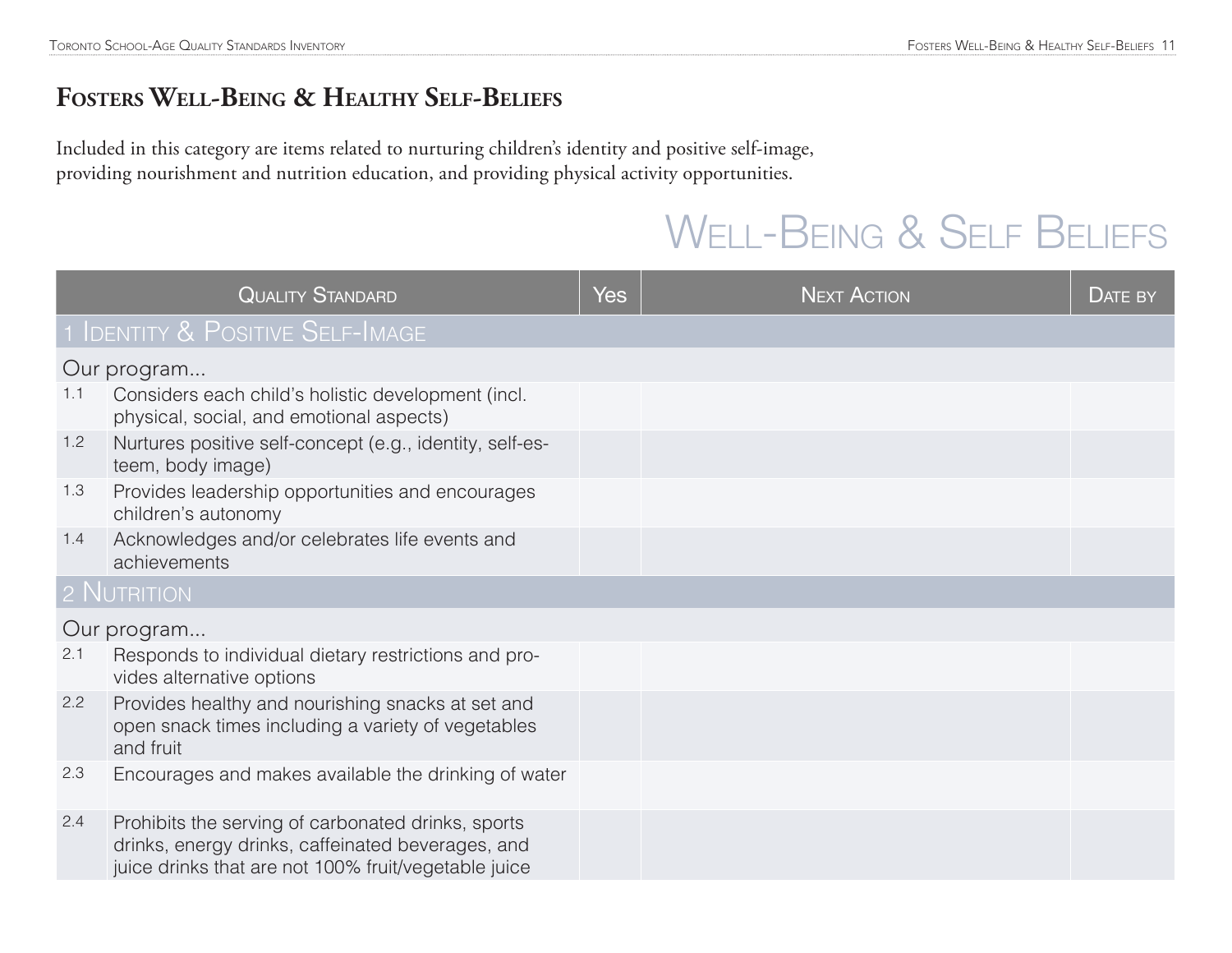## WELL-BEING & SELF BELIEFS

|     | <b>QUALITY STANDARD</b>                                                                                                                                       | Yes | <b>NEXT ACTION</b> | DATE BY |
|-----|---------------------------------------------------------------------------------------------------------------------------------------------------------------|-----|--------------------|---------|
| 2.5 | Staff model healthy food choices                                                                                                                              |     |                    |         |
| 2.6 | Staff create learning opportunities on healthy eating<br>through embedded experiences                                                                         |     |                    |         |
| 2.7 | Staff refrain from using food and beverages as reward<br>or punishment, and don't force children to eat or drink                                              |     |                    |         |
|     | 3 PHYSICAL ACTIVITY                                                                                                                                           |     |                    |         |
|     | Our program                                                                                                                                                   |     |                    |         |
| 3.1 | Provides a variety of physical activity opportunities in-<br>line with the provincial physical activity target of ap-<br>proximately 30% of daily programming |     |                    |         |
| 3.2 | Staff encourage all children to participate to their abili-<br>ty level                                                                                       |     |                    |         |
| 3.3 | Staff refrain from providing or withholding physical<br>activity as reward or punishment                                                                      |     |                    |         |
| 3.4 | Staff actively participate in physical activities                                                                                                             |     |                    |         |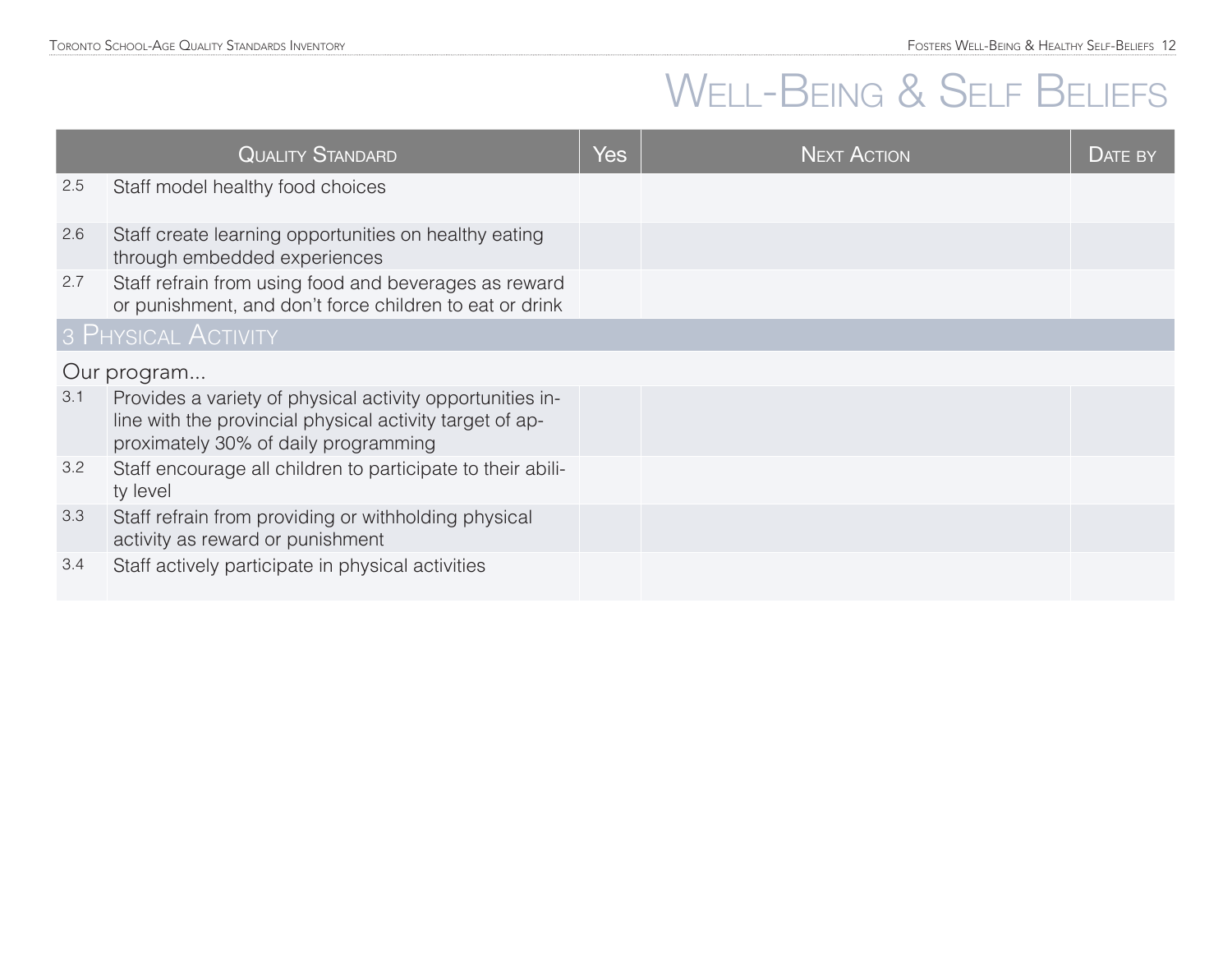#### **Quality Programming**

This category highlights child-centred programming and "look-fors" related to providing a variety of engaging learning experiences.

### QUALITY PROGRAMMING

|     | <b>QUALITY STANDARD</b>                                                                                                             | <b>Yes</b> | <b>NEXT ACTION</b> | DATE BY |
|-----|-------------------------------------------------------------------------------------------------------------------------------------|------------|--------------------|---------|
|     | 1 CHILD-CENTRED                                                                                                                     |            |                    |         |
|     | Our program                                                                                                                         |            |                    |         |
| 1.1 | Engages children in the development of programming                                                                                  |            |                    |         |
| 1.2 | Plans learning experiences according to children's<br>specific interests and needs                                                  |            |                    |         |
| 1.3 | Facilitates children's choice in directing their own<br>learning experiences                                                        |            |                    |         |
|     | 2 VARIETY OF LEARNING EXPERIENCES                                                                                                   |            |                    |         |
|     | Our program                                                                                                                         |            |                    |         |
| 2.1 | Offers a variety of developmentally appropriate learn-<br>ing, recreational, and cultural/artistic experiences                      |            |                    |         |
| 2.2 | Implements developmentally appropriate program-<br>ming delineated for children ages 6-8 and ages 9-12                              |            |                    |         |
| 2.3 | Weaves character development (e.g., morality, sense<br>of equity, justice, and civic duty) through the fabric of<br>all programming |            |                    |         |
| 2.4 | Varies structured (e.g., staff initiated) and unstructured<br>(e.g., child initiated) learning experiences                          |            |                    |         |
| 2.5 | Complements in-school learning (rather than dupli-<br>cates it)                                                                     |            |                    |         |
| 2.6 | Offers homework support                                                                                                             |            |                    |         |
| 2.7 | Extends learning experiences beyond the program<br>environment (e.g., field trips, outings)                                         |            |                    |         |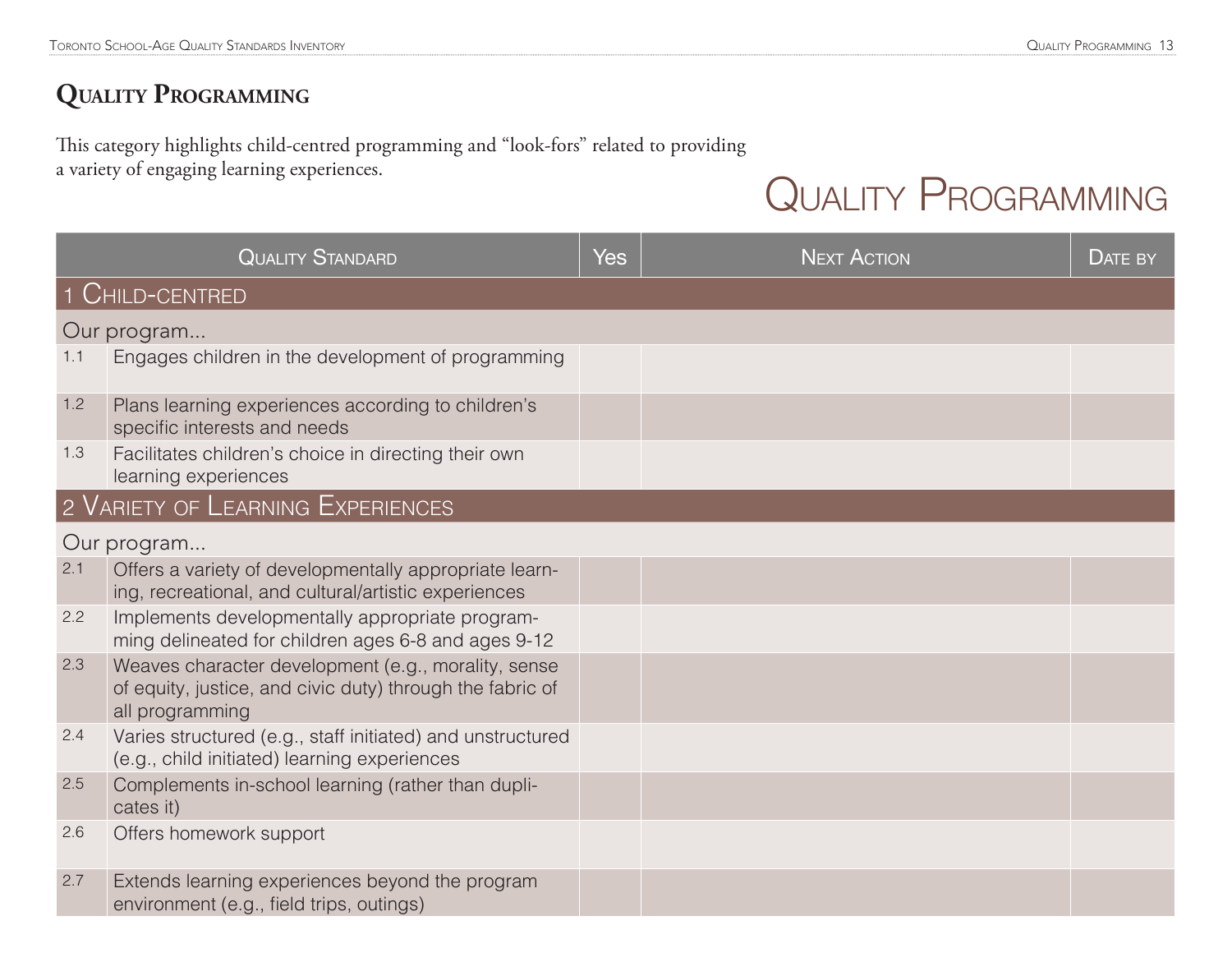#### **Intentional Pedagogical Approaches**

The term *Pedagogy* encompasses philosophies, understandings, and practices surrounding teaching and learning. "Look-fors" in this category are related to supporting learning through a variety of purposeful approaches to planning and implementing learning experiences.

### Pedagogical Approaches

|     | <b>QUALITY STANDARD</b>                                                                                                                   | <b>Yes</b> | <b>NEXT ACTION</b> | <b>DATE BY</b> |
|-----|-------------------------------------------------------------------------------------------------------------------------------------------|------------|--------------------|----------------|
|     | 1 PURPOSEFUL LEARNING EXPERIENCES                                                                                                         |            |                    |                |
|     | Our program                                                                                                                               |            |                    |                |
| 1.1 | Prioritizes learning through play                                                                                                         |            |                    |                |
| 1.2 | Staff tailor learning experiences to suit individual chil-<br>dren's interests and needs                                                  |            |                    |                |
| 1.3 | Staff use a variety of learning approaches and strat-<br>egies (e.g., inquiry-based learning, mastery learning,<br>skills-based learning) |            |                    |                |
| 1.4 | Staff vary large group, small group, partner, and inde-<br>pendent learning experiences                                                   |            |                    |                |
| 1.5 | Staff connect learning content with skills being devel-<br>oped                                                                           |            |                    |                |
| 1.6 | Staff tier learning plans and experiences to account for<br>multiple ability levels                                                       |            |                    |                |
| 1.7 | Staff document planned and emergent learning experi-<br>ences (i.e., in activity plans)                                                   |            |                    |                |
| 1.8 | Staff share program plans with peers, leaders, parents,<br>and children                                                                   |            |                    |                |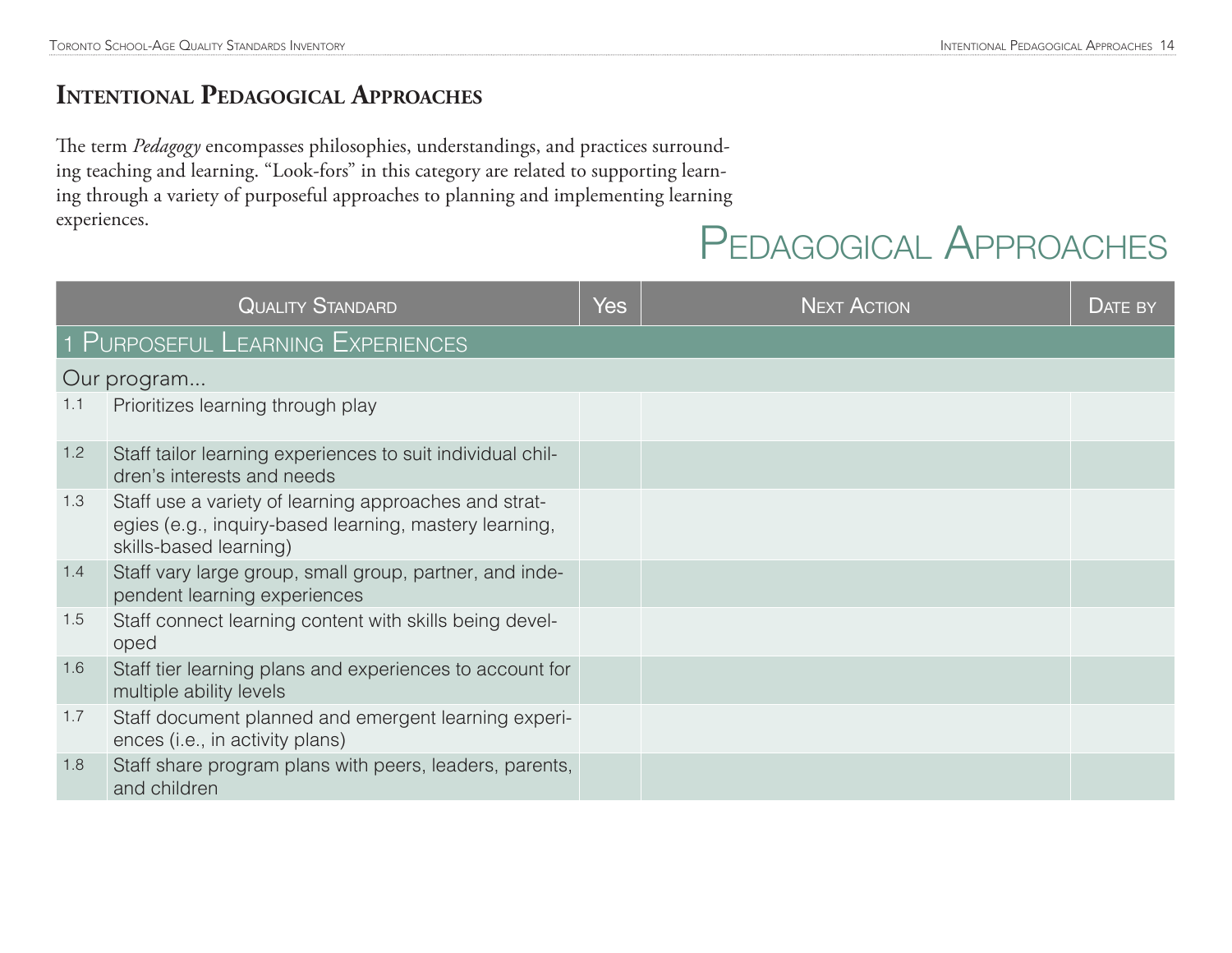#### **Culturally Responsive and Inclusive**

Items in this category are related to engaging children and families from a wide variety of communities with a broad range of needs.

### Culturally Responsive & Inclusive

|             | <b>QUALITY STANDARD</b>                                                                                                                      | <b>Yes</b> | <b>NEXT ACTION</b> | DATE BY |
|-------------|----------------------------------------------------------------------------------------------------------------------------------------------|------------|--------------------|---------|
| Our program |                                                                                                                                              |            |                    |         |
| 1.1         | Maximizes inclusion and participation of children and<br>families with additional support needs                                              |            |                    |         |
| 1.2         | Maintains and pursues physical accessibility                                                                                                 |            |                    |         |
| 1.3         | Staff engage with and incorporate community groups<br>in programming, and where possible, speak the lan-<br>guages of the communities served |            |                    |         |
| 1.4         | Integrates content and materials reflective of the com-<br>munities' languages and cultures                                                  |            |                    |         |
| 1.5         | Includes and supports LGBTQ2S and gender indepen-<br>dent children and families                                                              |            |                    |         |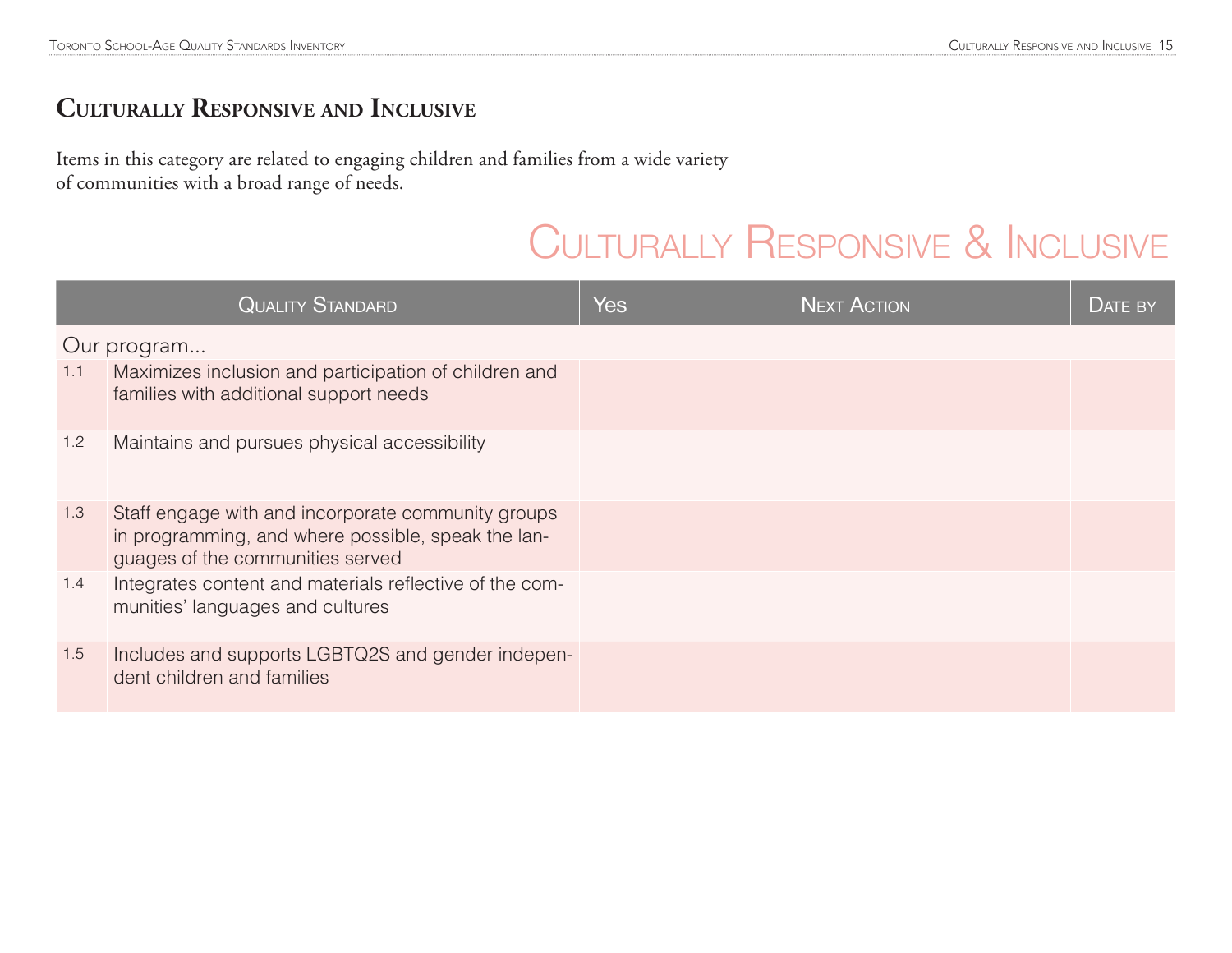#### **Integrated Community Partnerships**

This category covers "look-fors" related to welcoming parents and families, and considering community engagement and local partnerships to pro-actively build ties to the community.

### Community Partnerships

| <b>QUALITY STANDARD</b> |                                                                                                                                                                 | <b>Yes</b> | <b>NEXT ACTION</b> | DATE BY |  |  |
|-------------------------|-----------------------------------------------------------------------------------------------------------------------------------------------------------------|------------|--------------------|---------|--|--|
|                         | 1 PARENT, FAMILY, AND COMMUNITY INTEGRATION                                                                                                                     |            |                    |         |  |  |
|                         | Our program                                                                                                                                                     |            |                    |         |  |  |
| 1.1                     | Creates a welcoming atmosphere for families including<br>sole support, grandparent-led, and LGBTQ2S families                                                    |            |                    |         |  |  |
| 1.2                     | Regularly communicates with families about the pro-<br>gram and their child's experience via multiple means<br>(e.g., in-person, newsletters, email, and phone) |            |                    |         |  |  |
| 1.3                     | Involves parents, families, and communities in pro-<br>gramming (e.g., as volunteers, guest speakers)                                                           |            |                    |         |  |  |
| 1.4                     | Provides or connects families with a variety of capac-<br>ity building resources on parenting (e.g., workshops,<br>support groups, reading materials)           |            |                    |         |  |  |
| 1.5                     | Provides opportunities and encourages children to<br>participate in community programs and projects (e.g.,<br>volunteer opportunities, civic engagement)        |            |                    |         |  |  |
| 1.6                     | Establishes and maintains relationships with communi-<br>ty groups and agencies                                                                                 |            |                    |         |  |  |
| 2 SCHOOL PARTNERSHIPS   |                                                                                                                                                                 |            |                    |         |  |  |
| Our program             |                                                                                                                                                                 |            |                    |         |  |  |
| 2.1                     | Partners and maintains positive working relationship<br>with local schools                                                                                      |            |                    |         |  |  |
| 2.2                     | Nurtures positive relationships with school adminis-<br>tration, teachers, and school staff around the use of<br>shared space                                   |            |                    |         |  |  |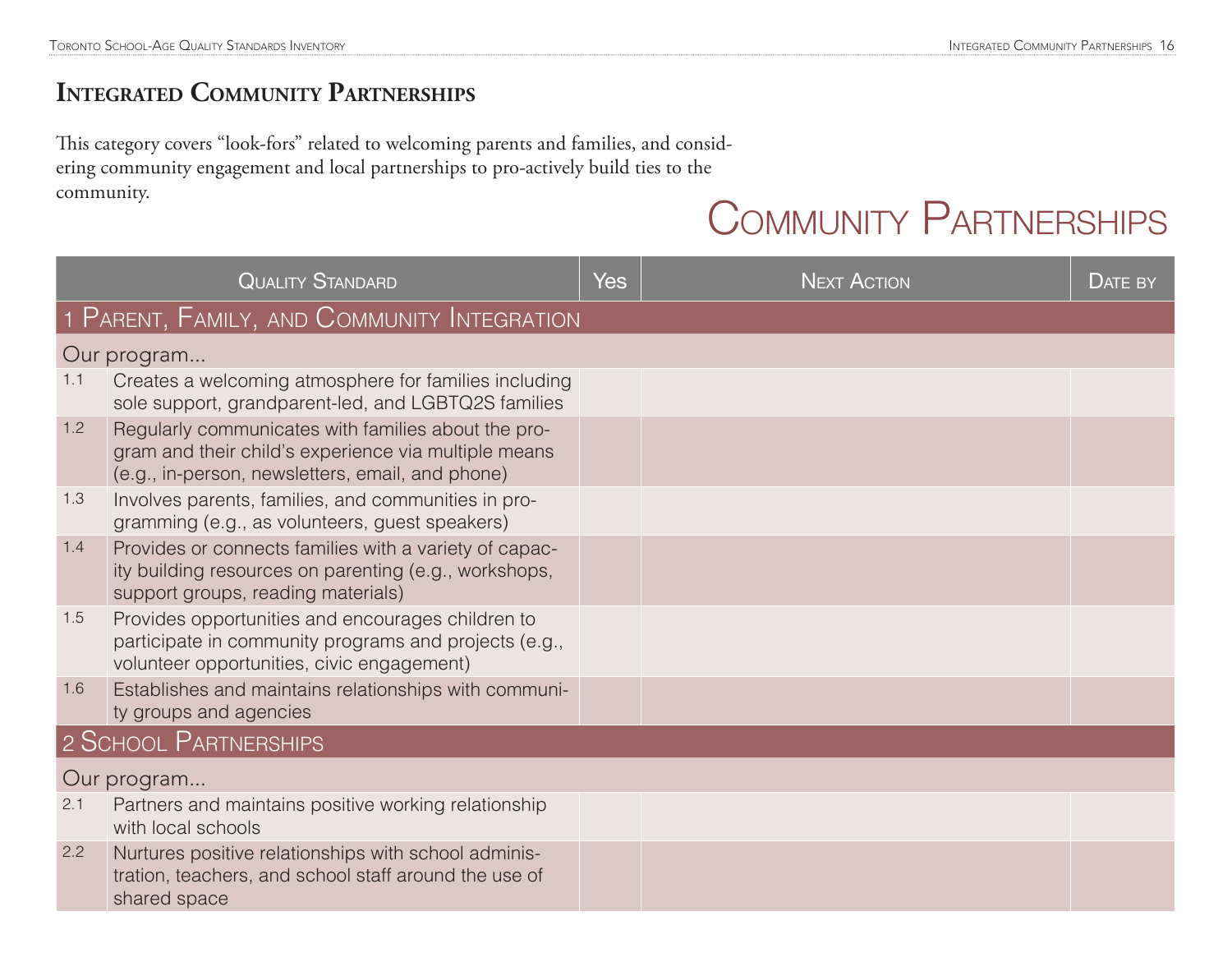#### **Evaluates Effectiveness**

This category includes "look-fors" related to using evaluation to support program development and staff development.

# Evaluates Effectiveness

| <b>QUALITY STANDARD</b>            |                                                                                                                                                                                                            | Yes | <b>NEXT ACTION</b> | <b>DATE BY</b> |
|------------------------------------|------------------------------------------------------------------------------------------------------------------------------------------------------------------------------------------------------------|-----|--------------------|----------------|
|                                    | <b>1 EVALUATION FOR PROGRAM DEVELOPMENT</b>                                                                                                                                                                |     |                    |                |
|                                    | Our program                                                                                                                                                                                                |     |                    |                |
| 1.1                                | Evaluates children's engagement (e.g., using observa-<br>tions, interviews, questionnaires/surveys)                                                                                                        |     |                    |                |
| 1.2                                | Mobilizes evaluation findings to:                                                                                                                                                                          |     |                    |                |
| 1.3                                | -measure the attainment of program goals                                                                                                                                                                   |     |                    |                |
| 1.4                                | -identify program strengths and needs                                                                                                                                                                      |     |                    |                |
| 1.5                                | -inform ongoing program planning                                                                                                                                                                           |     |                    |                |
| 1.6                                | Provides opportunities for community members, par-<br>ents, staff, and children to voice issues, provide feed-<br>back, and engage in problem solving dialogue                                             |     |                    |                |
| 1.7                                | Shares evaluation results with stakeholders through<br>multiple avenues/channels                                                                                                                           |     |                    |                |
| 2 EVALUATION FOR STAFF DEVELOPMENT |                                                                                                                                                                                                            |     |                    |                |
| Our program                        |                                                                                                                                                                                                            |     |                    |                |
| 2.1                                | Initiates staff performance reviews utilizing various<br>evaluation methods (e.g., observations, self- and oth-<br>er-administered performance assessments) to inform<br>staff professional learning plans |     |                    |                |
| 2.2                                | Shares performance review results with staff there-<br>by providing ongoing feedback (e.g., strengths and<br>needs)                                                                                        |     |                    |                |
| 2.3                                | Leadership has the necessary evaluation and as-<br>sessment skills to support staff professional learning<br>through evaluation                                                                            |     |                    |                |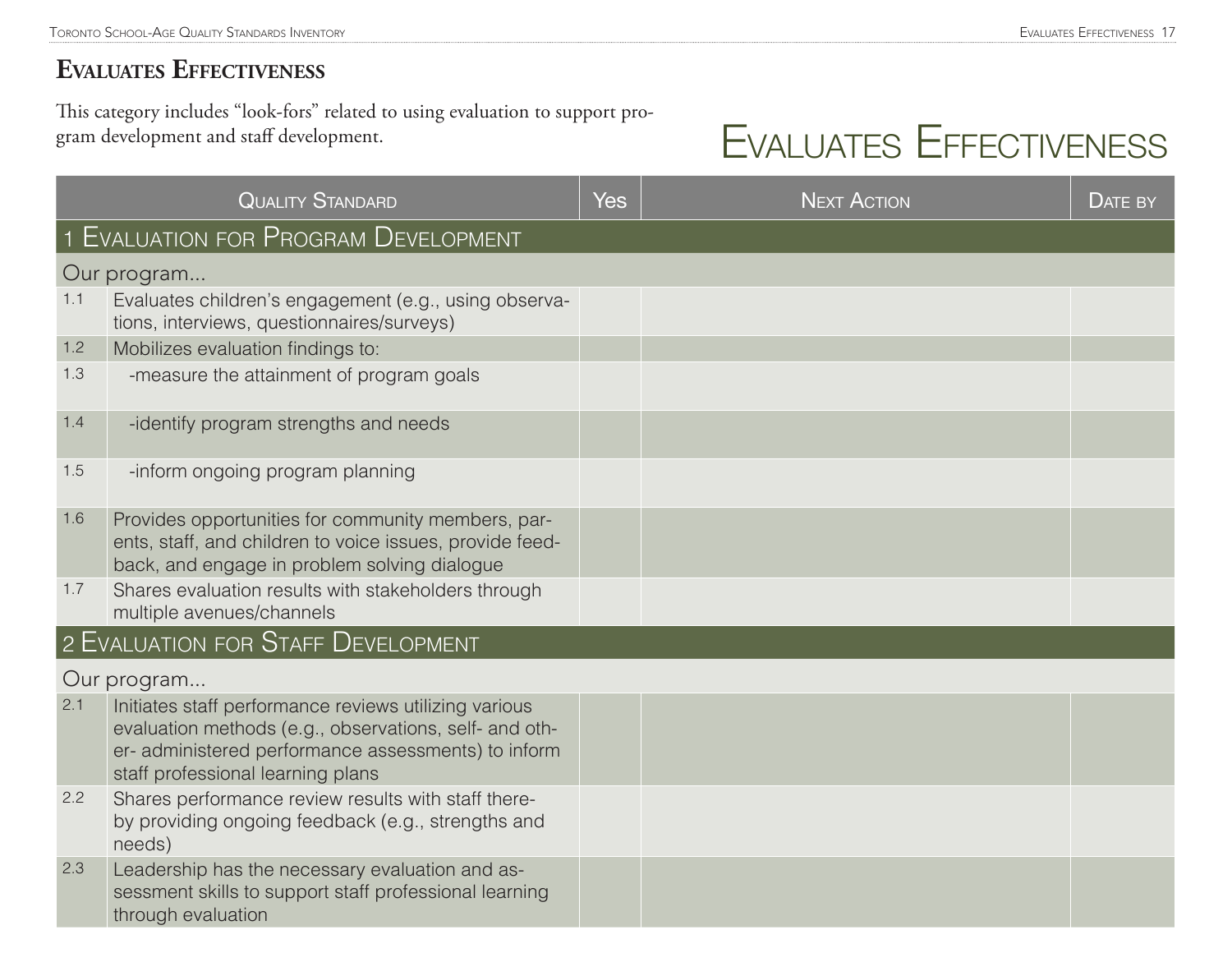### **Inventory Review Log**

| <b>DATE</b> | REVIEWED BY: |
|-------------|--------------|
|             |              |
|             |              |
|             |              |
|             |              |
|             |              |
|             |              |
|             |              |
|             |              |
|             |              |
|             |              |
|             |              |
|             |              |
|             |              |
|             |              |
|             |              |
|             |              |